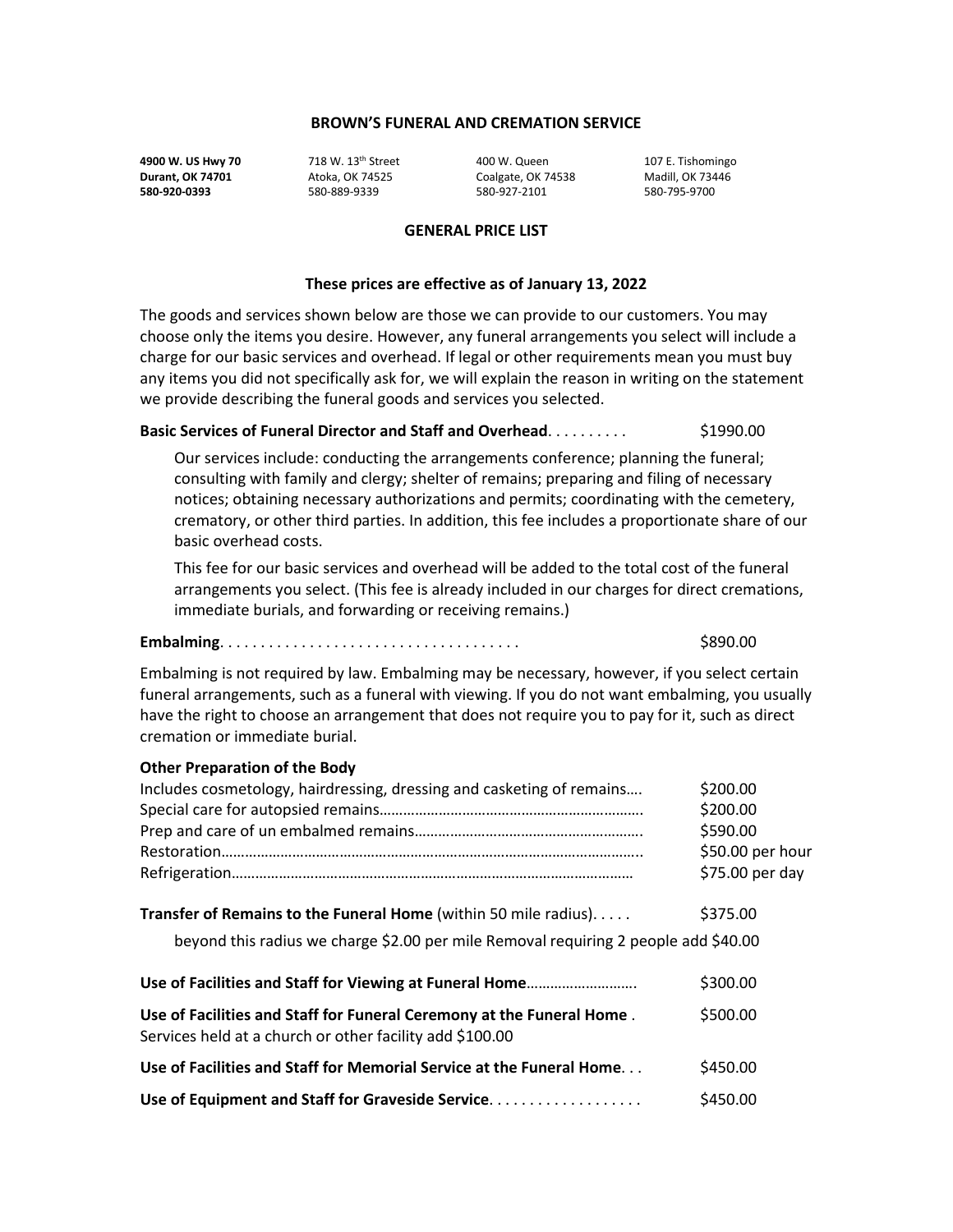| 4900 W. US Hwy 70<br><b>Durant, OK 74701</b><br>580-920-0393                                                                                                                                                                                                                                                                         | 718 W. 13 <sup>th</sup> Street<br>Atoka, OK 74525<br>580-889-9339 | 400 W. Queen<br>Coalgate, OK 74538<br>580-927-2101                                                                                                                                                                                                 | 107 E. Tishomingo<br>Madill, OK 73446<br>580-795-9700 |
|--------------------------------------------------------------------------------------------------------------------------------------------------------------------------------------------------------------------------------------------------------------------------------------------------------------------------------------|-------------------------------------------------------------------|----------------------------------------------------------------------------------------------------------------------------------------------------------------------------------------------------------------------------------------------------|-------------------------------------------------------|
|                                                                                                                                                                                                                                                                                                                                      | Beyond this radius we charge \$2.00 per mile                      |                                                                                                                                                                                                                                                    | \$300.00                                              |
|                                                                                                                                                                                                                                                                                                                                      | Beyond this radius we charge \$2.00 per mile                      | 1932 Prinzing Replica Hearse (with in 50 mile radius)                                                                                                                                                                                              | \$600.00                                              |
| Add \$2.00 a mile from Atoka                                                                                                                                                                                                                                                                                                         |                                                                   |                                                                                                                                                                                                                                                    | \$450.00                                              |
|                                                                                                                                                                                                                                                                                                                                      | Add \$2.00 a mile from Atoka                                      |                                                                                                                                                                                                                                                    | \$450.00                                              |
|                                                                                                                                                                                                                                                                                                                                      | Beyond this radius we charge \$2.00 per mile                      |                                                                                                                                                                                                                                                    | $\frac{1}{2}0$<br>\$150.00<br>\$250.00                |
|                                                                                                                                                                                                                                                                                                                                      |                                                                   |                                                                                                                                                                                                                                                    | \$150.00                                              |
|                                                                                                                                                                                                                                                                                                                                      |                                                                   | A complete price list will be provided at the funeral home.                                                                                                                                                                                        |                                                       |
|                                                                                                                                                                                                                                                                                                                                      |                                                                   |                                                                                                                                                                                                                                                    |                                                       |
|                                                                                                                                                                                                                                                                                                                                      |                                                                   | A complete price list will be provided at the funeral home.                                                                                                                                                                                        |                                                       |
|                                                                                                                                                                                                                                                                                                                                      |                                                                   |                                                                                                                                                                                                                                                    | \$1545.00                                             |
| Our charge includes: basic services of funeral director and staff; a proportionate share of<br>overhead costs; removal of remains; preparation of remains including embalming, local<br>transportation. (Does not include any ceremonies, mileage to airport, airline required<br>shipping container or out of state transit permit) |                                                                   |                                                                                                                                                                                                                                                    |                                                       |
|                                                                                                                                                                                                                                                                                                                                      |                                                                   |                                                                                                                                                                                                                                                    | \$1895.00                                             |
|                                                                                                                                                                                                                                                                                                                                      |                                                                   | Our charge includes: basic services of funeral director and staff; a proportionate share of<br>overhead costs; care of remains; transportation of remains to funeral home and to<br>cemetery or crematory. (Does not include mileage from airport) |                                                       |
|                                                                                                                                                                                                                                                                                                                                      |                                                                   |                                                                                                                                                                                                                                                    |                                                       |
| Our charge for a direct cremation without any attendant rites or ceremonies includes: basic<br>services of funeral director and staff; a proportionate share of overhead costs; removal of<br>remains; transportation to crematory; necessary authorizations and cremation.                                                          |                                                                   |                                                                                                                                                                                                                                                    |                                                       |
| If you want to arrange a direct cremation, you can use an alternative container. Alternative<br>containers encase the body and can be made of materials like fiberboard or composition<br>materials (with or without an outside covering). The containers we provide are a fiberboard<br>container.                                  |                                                                   |                                                                                                                                                                                                                                                    |                                                       |
|                                                                                                                                                                                                                                                                                                                                      |                                                                   | A. Direct cremation with container provided by the purchaser                                                                                                                                                                                       | \$1945.00                                             |
|                                                                                                                                                                                                                                                                                                                                      |                                                                   | B. Direct cremation with a fiberboard container                                                                                                                                                                                                    | \$2055.00                                             |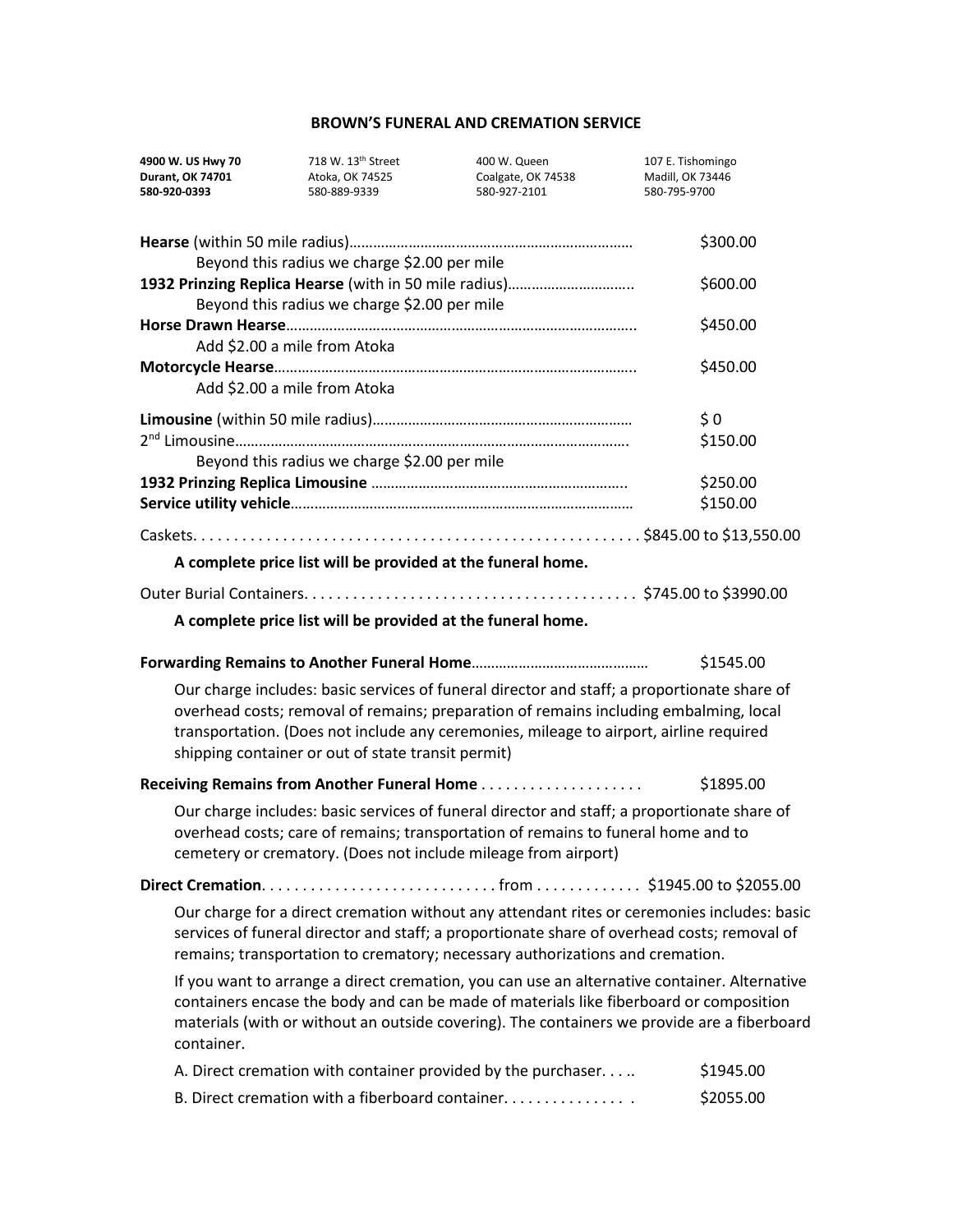**4900 W. US Hwy 70** 718 W. 13<sup>th</sup> Street 400 W. Queen 107 E. Tishomingo 107 E. Tishomingo **Durant, OK 74701** Atoka, OK 74525 Coalgate, OK 74538 Madill, OK 73446

**580-920-0393** 580-889-9339 580-927-2101 580-795-9700

| Our charge for an immediate burial (without ceremonies) includes: basic services of funeral<br>director and staff; a proportionate share of overhead costs; removal of remains; and local |                 |  |
|-------------------------------------------------------------------------------------------------------------------------------------------------------------------------------------------|-----------------|--|
| transportation to cemetery.                                                                                                                                                               |                 |  |
|                                                                                                                                                                                           |                 |  |
| A. Immediate burial with casket provided by the purchaser.                                                                                                                                | \$2895.00       |  |
| B. Immediate burial with Belvedere lightweight steel casket                                                                                                                               | \$3390.00       |  |
| <b>Miscellaneous Services and Merchandise</b>                                                                                                                                             |                 |  |
|                                                                                                                                                                                           | \$225.00        |  |
|                                                                                                                                                                                           | \$20.00         |  |
|                                                                                                                                                                                           | \$65.00         |  |
|                                                                                                                                                                                           | \$30.00         |  |
|                                                                                                                                                                                           | \$120.00        |  |
|                                                                                                                                                                                           | \$15.00         |  |
| Cemetery Set Up, Tent, Chairs and Grave Equipment                                                                                                                                         | \$300.00        |  |
| With purchase of outer container                                                                                                                                                          |                 |  |
| Cemetery Set Up, Tent, Chairs and Grave Equipment                                                                                                                                         | \$350.00        |  |
| Without purchase of outer container                                                                                                                                                       |                 |  |
|                                                                                                                                                                                           | \$200.00        |  |
|                                                                                                                                                                                           | \$150.00        |  |
|                                                                                                                                                                                           | \$200.00        |  |
|                                                                                                                                                                                           | \$300.00        |  |
| Setting VA Upright Marker (Local)                                                                                                                                                         | \$450.00        |  |
|                                                                                                                                                                                           | \$150.00        |  |
|                                                                                                                                                                                           | \$75.00         |  |
|                                                                                                                                                                                           | \$2.00 per mile |  |
| Funeral Director fee for disinterment, filing necessary paperwork and supervision. \$1200.00                                                                                              |                 |  |
| Crematory fee                                                                                                                                                                             | \$475.00        |  |
| Oklahoma state cremation permit fee                                                                                                                                                       | \$200.00        |  |
| Oklahoma out-of-state permit fee                                                                                                                                                          | \$150.00        |  |
| Rosary and Crucifix                                                                                                                                                                       | \$75.00         |  |
| Postage to mail Death Certificates                                                                                                                                                        | \$10.00         |  |
| Postage to mail Cremains                                                                                                                                                                  | \$80.00         |  |
| Transfer cremains to jewelry not purchased from FH (each piece)                                                                                                                           | \$5.00          |  |
| International Ship Out to another Country (in addition to forwarding remains)                                                                                                             | \$1000.00       |  |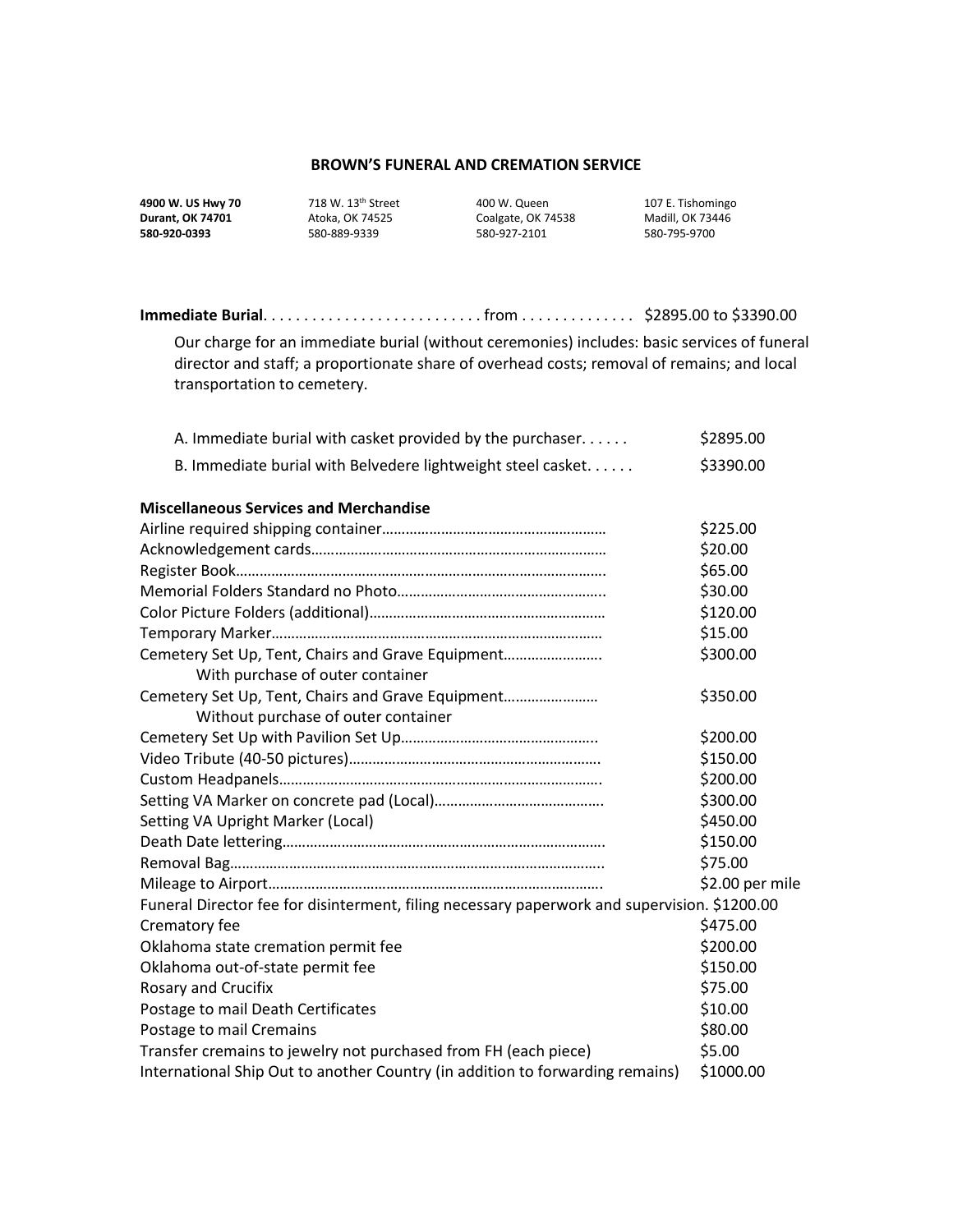# BROWN'S FUNERAL AND CREMATION SERVICE<br>718 W. 13th St. 400 W. Queen St. 107 E. Tishon

580-920-0393 580-889-9339 580-927-2101 580-795-9700

Coalgate, OK 74538

4900 W. US Hwy 70 718 W. 13<sup>th</sup> St. 400 W. Queen St. 400 W. Atoka OK 74538 107 E. Tishomingo St. 108 2146

### **CASKET PRICE LIST** (MATTHEWS INTERNATIONAL CASKETS)

#### **These prices are effective January 13, 2022 but are subject to change without notice.**

**\*Brown's Funeral Service Package\* - \$4990.00** this fee is for a Full Traditional Funeral Service and includes Basic Services of FD and staff, Removal (local), Embalming, Dressing, Cosmetology & Casketing, Family Night/Viewing, Chapel Service, Cemetery Equipment and set up, Hearse, Family Limousine, Pallbearer Van, Utility Vehicle, Full Memorial Package, 40 picture video with 6 DVD copies and Service video. **Includes \$500.00 Discount off Casket Only Price. Does not include Sales Tax, Cash Advance Items or Outer Burial Container. Use of 1932 Rosewood Prinzing Replica Antique Coach and Limousine (Additional \$550.00)**

#### Metal Caskets

|                                                                     | Includes<br>Package Price<br><b>Discount</b> | Casket &           |
|---------------------------------------------------------------------|----------------------------------------------|--------------------|
|                                                                     |                                              | Brown's<br>Package |
|                                                                     |                                              |                    |
| Belvedere non-prot lightweight steel olive green crepe interior     | \$845.00                                     | \$5835.00          |
| Viceroy 20 gauge steel non-prot silver crepe Interior               | \$945.00                                     | \$5935.00          |
| Spencer 20 gauge steel protective brnztone crepe interior           | \$1245.00                                    | \$6235.00          |
| Patton 20 gauge steel non-protective white/blue crepe interior      | \$1690.00                                    | \$6680.00          |
| Valencia 20 gauge steel protective 5 colors crepe interior          | \$1790.00                                    | \$6780.00          |
| Atlantic 20 gauge steel protective wineberry crepe interior         | \$1990.00                                    | \$6980.00          |
| Embrace 20 gauge steel protective blue crepe interior               | \$2090.00                                    | \$7080.00          |
| Tailor 20 gauge steel protective whitesand crepe interior           | \$2090.00                                    | \$7080.00          |
| Going Home 18 gauge steel protective blue crepe interior            | \$2290.00                                    | \$7280.00          |
| Pearl Rose 18 gauge steel protective white/pink crepe interior      | \$2290.00                                    | \$7280.00          |
| With Honor Military 20 gauge steel protective blue crepe interior   | \$2290.00                                    | \$7280.00          |
| Kingston 18 gauge steel protective crepe interior                   | \$2490.00                                    | \$6980.00          |
| Red/Blue Forte 18 gauge steel protective crepe interior             | \$2690.00                                    | \$7680.00          |
| Comfort 18 gauge steel protective white quilted cotton interior     | \$2890.00                                    | \$7880.00          |
| H-25 H-26 18 gauge steel protective onyx crepe interior             | \$2990.00                                    | \$7980.00          |
| Freedom 18 gauge steel protective Military (Blue) cotton interior   | \$2990.00                                    | \$7980.00          |
| Patriot 18 gauge steel protective Military (Black) cotton interior  | \$2990.00                                    | \$7980.00          |
| Condordia 18 gauge steel protective blue basket weave interior      | \$2990.00                                    | \$7980.00          |
| Keystone 18 gauge steel protective gray basket weave interior       | \$2990.00                                    | \$7980.00          |
| Springfield 18 gauge protective silver velvet interior              | \$3090.00                                    | \$8080.00          |
| Homestead 18 gauge steel protective brown crepe interior            | \$3145.00                                    | \$8135.00          |
| Silver Rose/Burgundy Rose 18 gauge steel protective velvet interior | \$3590.00                                    | \$8580.00          |
| Mansfield Stainless protective silver velvet interior               | \$4445.00                                    | \$9435.00          |
| Sanctuary Stainless protective blue velvet interior                 | \$4445.00                                    | \$9435.00          |
| Champagne Rose Stainless protective pink velvet interior            | \$4445.00                                    | \$9435.00          |
| Lincoln 32 oz. Copper protective brown velvet interior              | \$6345.00                                    | \$11,335.00        |
| Regency 48 oz. Bronze protected velvet interior                     | \$13,550.00                                  | \$18,540.00        |
| Ridgefield 18 gauge steel protective 27" blue crepe interior        | \$2690.00                                    | \$7680.00          |
| Majestic 20 gauge steel non protective 27" blue crepe interior      | \$2790.00                                    | \$7780.00          |
| McKinley 20 gauge steel protective 28" blue/silver crepe interior   | \$3090.00                                    | \$8080.00          |
| Whitney 20 gauge steel protective 32" blue/silver crepe interior    | \$3990.00                                    | \$8980.00          |
| Whitney 20 gauge steel protective 35" blue/silver crepe interior    | \$4190.00                                    | \$9180.00          |
|                                                                     |                                              |                    |

#### **Disclaimer of Warranties**

Our firm makes no representations or warranties regarding caskets and outer burial containers. The only warranties, expressed or implied, granted in connection with goods sold with his funeral service are the express written warranties if any, extended by the manufacturer thereof. No other warranties including the implied warranties of merchantability or fitness for a particular purpose are extended by the seller.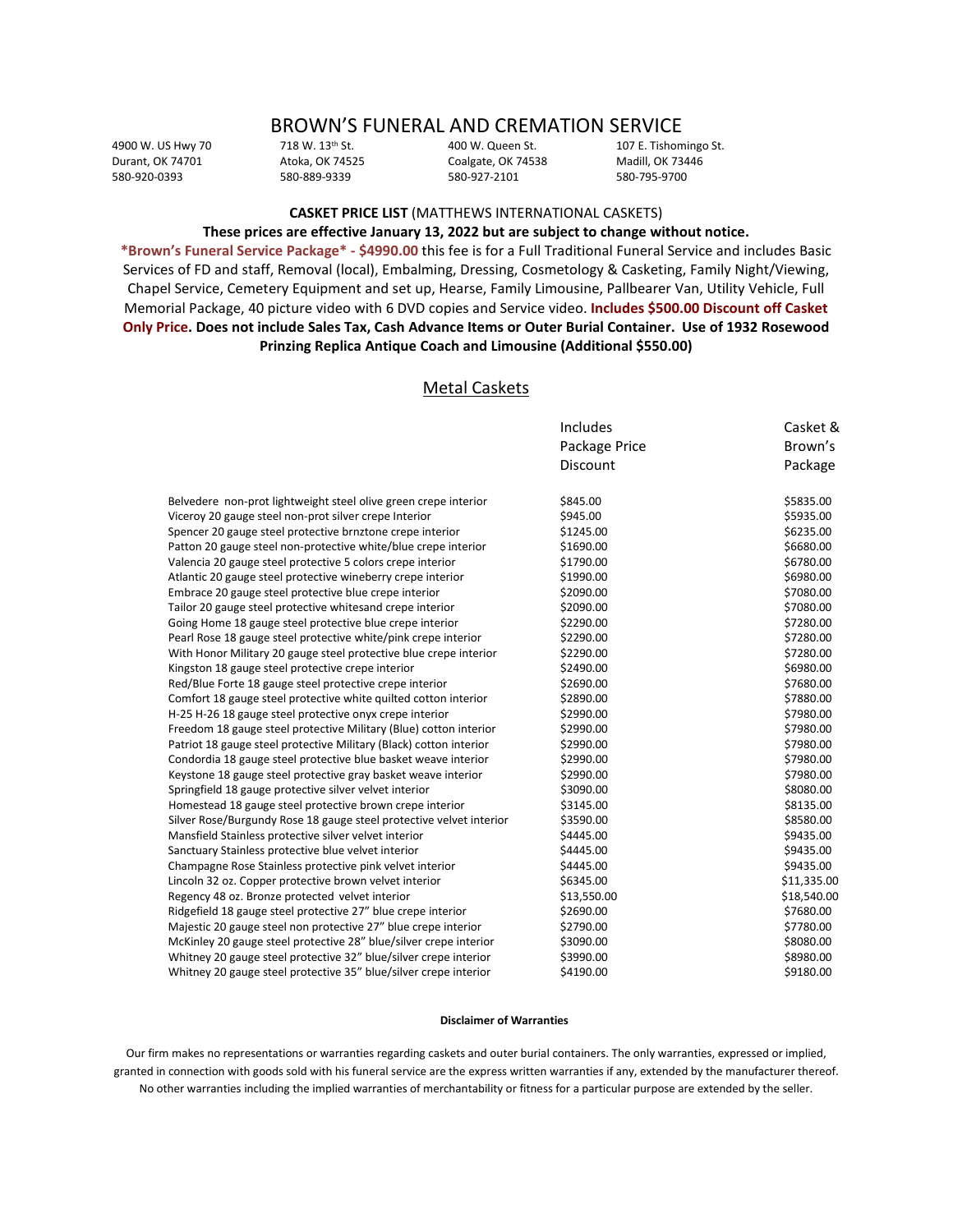580-889-9339

4900 W. US Hwy 70 718 W. 13<sup>th</sup> St. 400 W. Queen St. 107 E. Tishomingo St. 2000 W. Durant, OK 74701 400 Atoka, OK 74525 600 Coalgate, OK 74538 Madill, OK 73446 Durant, OK 74701 Atoka, OK 74525 Coalgate, OK 74538 Madill, OK 73446

# Wood Caskets

|                                                       | <b>Includes</b> | Casket &    |
|-------------------------------------------------------|-----------------|-------------|
|                                                       | Package Price   | Brown's     |
|                                                       |                 | Package     |
| Sherwood real tree camo cotton interior               | \$1990.00       | \$6980.00   |
| Endicott poplar veneer finish crepe interior          | \$1890.00       | \$6880.00   |
| Augusta solid pine crepe interior                     | \$2590.00       | \$7580.00   |
| Frederick poplar hardwood                             | \$2990.00       | \$7980.00   |
| Allegiance oak veneer                                 | \$3490.00       | \$7980.00   |
| Barn Wood solid oak cotton interior                   | \$3290.00       | \$8280.00   |
| Provincial poplar hardwood                            | \$3190.00       | \$8180.00   |
| Dakota poplar hardwood basket weave interior          | \$3890.00       | \$8880.00   |
| Magnolia poplar hardwood cotton interior              | \$3390.00       | \$8380.00   |
| Mercer maple hardwood crepe interior                  | \$4290.00       | \$9280.00   |
| Diplomat Solid Walnut velvet interior                 | \$8290.00       | \$13,280.00 |
| Alternative container fiberboard no lining            | \$110.00        |             |
| Even Tide poplar veneer finish crepe interior         | \$1890.00       | \$6880.00   |
| Weston cherry veneer finish crepe interior            | \$1390.00       | \$6380.00   |
| Longley laminated medium cherry finish crepe interior | \$1590.00       | \$6580.00   |
| Norfolk laminated light pine finish crepe interior    | \$1490.00       | \$6480.00   |
| Wellington (Cremation Rental) with cremation insert   | \$1445.00       | \$5880.00   |
| Emerson Cloth covered crepe interior                  | \$650.00        | \$5640.00   |

#### **Disclaimer of Warranties**

Our firm makes no representations or warranties regarding caskets and outer burial containers. The only warranties, expressed or implied, granted in connection with goods sold with his funeral service are the express written warranties if any, extended by the Manufacturer thereof. No other warranties including the implied warranties of merchantability or fitness for a particular purpose are extended by the seller.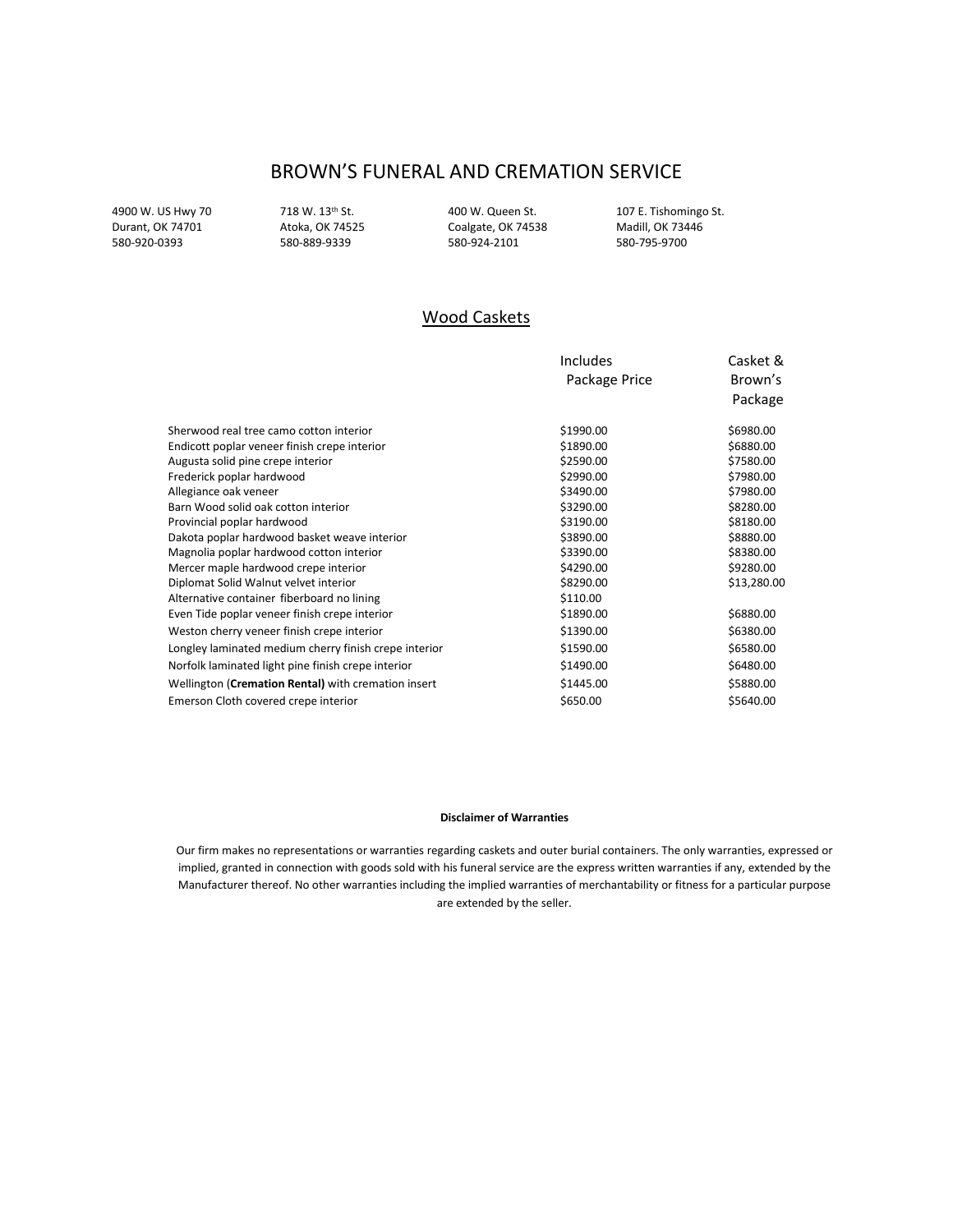# BROWN'S FUNERAL AND CREMATION SERVICE **CREMATION PACKAGE PRICE LIST**

## **Does not include Oklahoma Cremation Permit, Sales Tax or Cash Advance Items.**

### **These prices are effective July 1, 2021 but are subject to change without notice.**

## **FULL FUNERAL SERVICE WITH CREMATION: \$4035.00 + Casket**

Our charge includes basic services of funeral director and staff, removal (local), crematory fee, embalming, dressing, casketing and cosmetology, family visitation, chapel or church service, full memorial package with 40 picture video with 6 video copies, service video and family limousine and necessary authorizations

### **FAMILY VISITATION WITH CREMATION: \$3635.00 + Casket**

Our charge includes basic services of funeral director and staff, removal (local), crematory fee, embalming, dressing, casketing and cosmetology, family visitation, full memorial package with 40 picture video with 6 video copies and necessary authorizations. **No ceremony included. Viewing will be in State Room. If Chapel is requested, additional \$350.00 will be charged.** 

### **CREMATION WITH FULL MEMORIAL SERVICE: \$2745.00**

Our charge includes basic services of funeral director and staff, removal (local), crematory fee, memorial service, full memorial package with 40 picture video with 6 video copies, and necessary authorizations.

### **DIRECT CREMATION: From: \$1945.00 to \$2055.00**

Our charge for a direct cremation (without ceremony) includes: basic services of funeral director and staff; a proportionate share of overhead costs; removal of remains; transportation to crematory; necessary authorizations and cremation.

If you want to arrange a direct cremation, you can use an alternative container. Alternative containers encase the body and can be made of materials like fiberboard or composition materials (with or without an outside covering). The containers we provide are a fiberboard container.

| * State of Oklahoma Cremation Permit (Not Included in Cremation Price): | \$200.00  |
|-------------------------------------------------------------------------|-----------|
| * Identification of deceased by immediate family prior to cremation:    | \$250.00  |
| B. Direct cremation with a fiberboard container                         | \$2055.00 |
| A. Direct cremation with container provided by the purchaser            | \$1945.00 |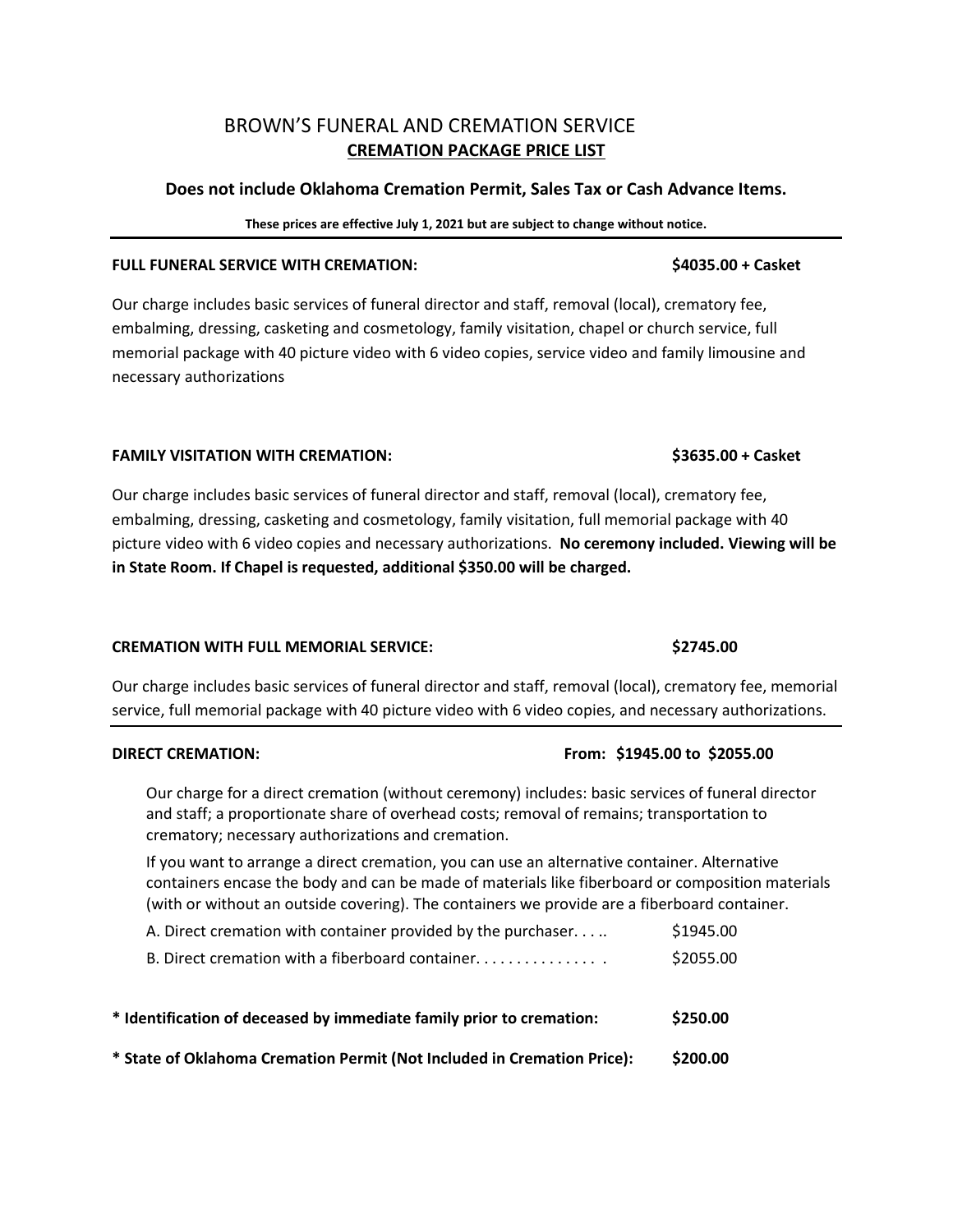**4900 W. US Hwy 70** 718 W. 13<sup>th</sup> Street 400 W. Queen 107 E. Tishomingo<br> **Durant, OK 74701** Atoka, OK 74525 Coalgate, OK 74538 Madill, OK 73446 **Durant, OK 74701** Atoka, OK 74525 Coalgate, OK 74538 Madill, OK 734<br> **Burant, OK 74701** Atoka, OK 74525 Coalgate, OK 74538 Madill, OK 734

**580-920-0393** 580-889-9339 580-927-2101 580-795-9700

### **CASKET PRICE LIST**

#### **These prices are effective as of January 13, 2022**

|                 |    | <b>Alternative Containers:</b>                               |          |
|-----------------|----|--------------------------------------------------------------|----------|
|                 |    |                                                              | \$110.00 |
| <b>Caskets:</b> |    |                                                              |          |
|                 |    | 1. Belvedere non-prot. lightweight steel olive green crepe   |          |
|                 |    |                                                              |          |
|                 |    | 2. Viceroy 20 gauge steel non-prot. silver/copper tone crepe |          |
|                 |    |                                                              |          |
|                 | 3. | Spencer 20 gauge steel gunmetal/bronze tone crepe            |          |
|                 |    |                                                              |          |
|                 |    | 4. Valencia 20 gauge steel 5 colors available crepe          |          |
|                 |    |                                                              |          |
|                 | 5. | Patton 20 gauge steel non-prot pink/blue crepe               |          |
|                 |    |                                                              |          |
|                 | 6. | Atlantic 20 gauge steel wineberry/silver crepe               |          |
|                 |    |                                                              |          |
|                 |    | 7. Embrace 20 gauge steel blue crepe                         |          |
|                 |    |                                                              |          |
|                 | 8. | Tailor 20 gauge steel whitesand crepe                        |          |
|                 |    |                                                              |          |
|                 | 9. | With Honors Military 20 gauge steel blue crepe               |          |
|                 |    |                                                              |          |
|                 |    | 10. Pearl Rose 18 gauge steel white/pink crepe               |          |
|                 |    |                                                              |          |
|                 |    | 11. Going Home 18 gauge steel blue crepe                     |          |
|                 |    |                                                              |          |
|                 |    | 12. Comfort Mist 18 gauge white/pink quilted                 |          |
|                 |    |                                                              |          |
|                 |    | 13. H-25 18 gauge steel black crepe                          |          |
|                 |    |                                                              |          |
|                 |    | 14. Homestead 18 gauge steel brown farm scene crepe          |          |
|                 |    |                                                              |          |
|                 |    | 15. Red/Blue Forte 18 gauge steel crepe                      |          |
|                 |    |                                                              |          |
|                 |    | 16. Silver Rose/Burgundy Rose 18 gauge steel velvet          |          |
|                 |    |                                                              |          |
|                 |    | 17. Springfield 18 gauge steel silver velvet                 |          |
|                 |    |                                                              |          |
|                 |    | 18. Patriot Military 18 gauge steel black cotton             |          |
|                 |    |                                                              |          |
|                 |    | Page 1 of 3                                                  |          |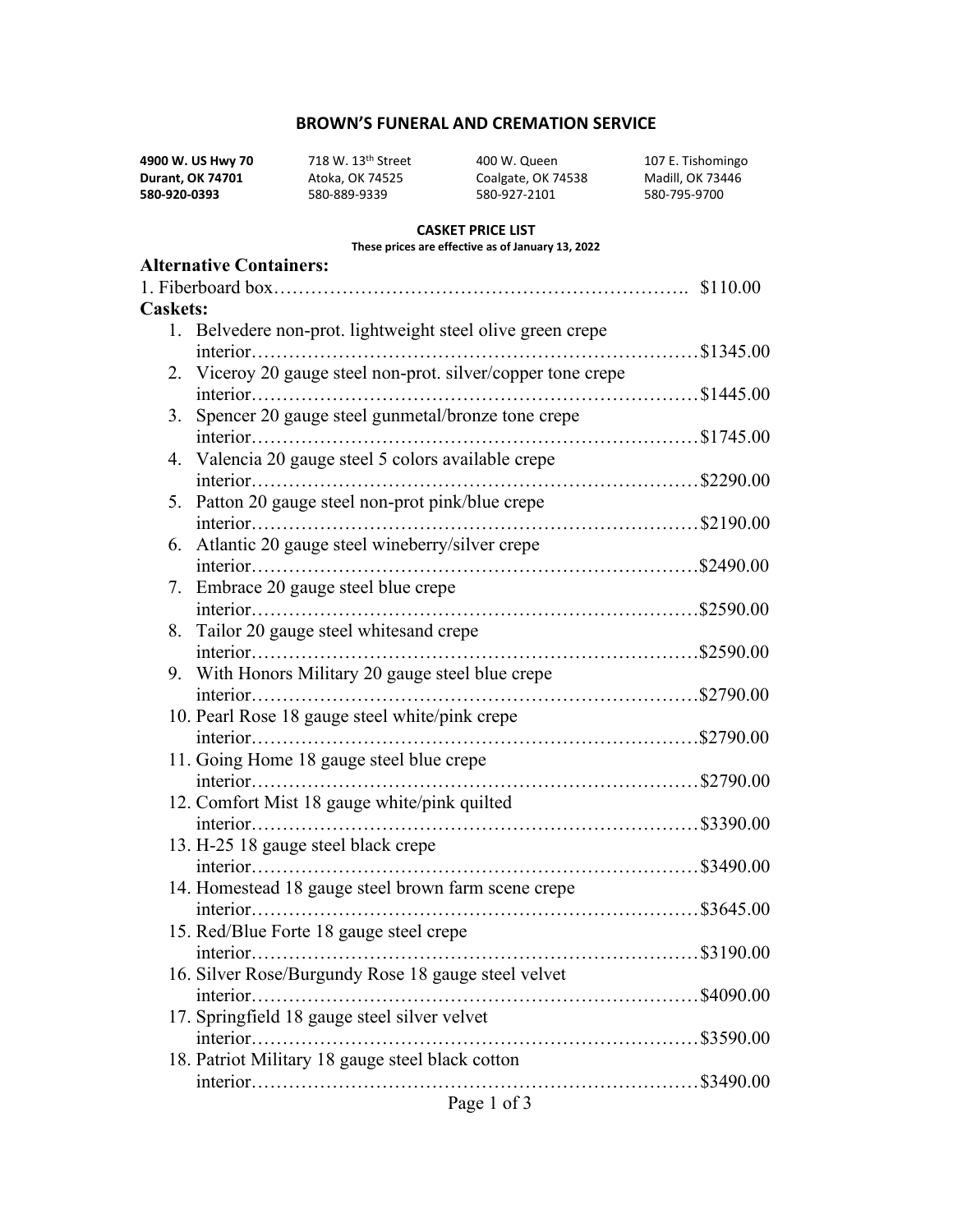| 19. Freedom Military 18 gauge steel blue cotton                  |  |
|------------------------------------------------------------------|--|
|                                                                  |  |
| 20. Condordia Midnight 18 gauge steel blue basket weave          |  |
|                                                                  |  |
| 21. Keystone Rolex 18 gauge steel silver basket weave            |  |
|                                                                  |  |
| 22. Mansfield stainless steel silver velvet                      |  |
|                                                                  |  |
| 23. Sanctuary stainless steel blue velvet                        |  |
|                                                                  |  |
| 24. Champagne Rose stainless steel pink velvet                   |  |
|                                                                  |  |
|                                                                  |  |
| 25. Lincoln 32 oz. copper brown velvet                           |  |
|                                                                  |  |
| 26. Regency 48 oz. bronze black velvet                           |  |
|                                                                  |  |
| 27. Ridgefield 18 gauge steel blue velvet interior               |  |
|                                                                  |  |
| 28. Majestic 20 gauge steel non-prot. blue/silver crepe interior |  |
|                                                                  |  |
| 29. McKinley 20 gauge steel blue/silver crepe interior           |  |
|                                                                  |  |
| 30. Whitney 20 gauge steel blue/silver crepe interior            |  |
|                                                                  |  |
|                                                                  |  |
| 31. Whitney 20 gauge steel blue/silver crepe interior            |  |
|                                                                  |  |
| 32. Emerson covered crematory approved blue/tan crepe            |  |
|                                                                  |  |
| 33. Norfolk laminated light pine crepe                           |  |
|                                                                  |  |
| 34. Longley laminated medium cherry crepe vener                  |  |
|                                                                  |  |
| 35. Even Tide poplar veneer crepe                                |  |
|                                                                  |  |
| 36. Wellington cremation rental gloss                            |  |
|                                                                  |  |
|                                                                  |  |
| 37. Weston cherry finish crepe veneer                            |  |
|                                                                  |  |
| 38. Sherwood real tree camo cotton                               |  |
|                                                                  |  |
| 39. Endicott poplar veneer crepe                                 |  |
|                                                                  |  |
|                                                                  |  |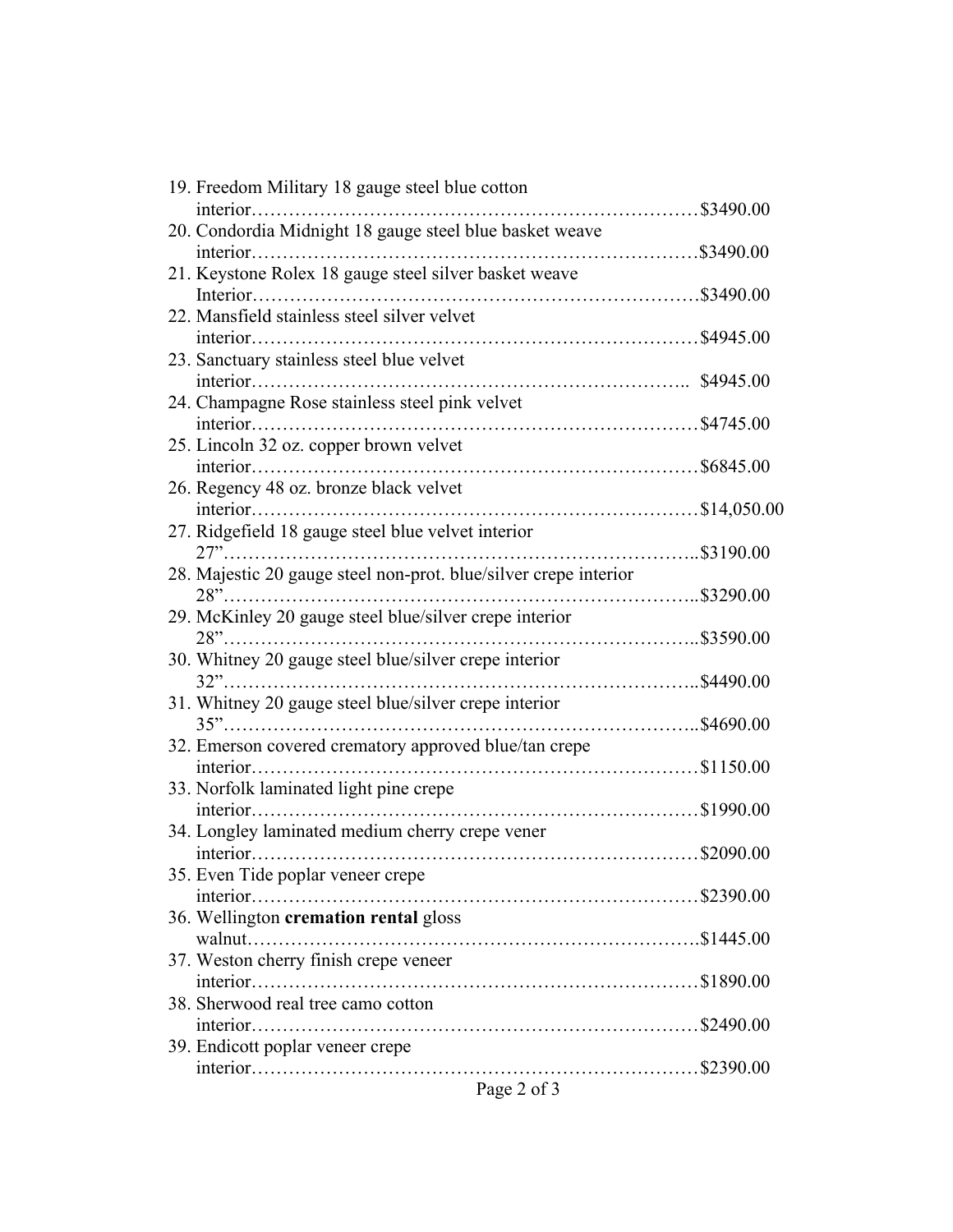| 40. Augusta pine finish crepe             |  |
|-------------------------------------------|--|
|                                           |  |
| 41. Frederick poplar hardwood basketweave |  |
|                                           |  |
| 42. Barn Wood solid oak farm scene cotton |  |
|                                           |  |
| 43. Provincial poplar hardwood crepe      |  |
|                                           |  |
| 44. Dakota poplar hardwood basketweave    |  |
|                                           |  |
| 45. Magnolia solid poplar cotton          |  |
|                                           |  |
| 46. Mercer solid maple crepe              |  |
|                                           |  |
| 47. Diplomat walnut hardwood velvet       |  |
|                                           |  |
|                                           |  |

# Page 3 of 3

#### **Disclaimer of Warranties**

Our firm makes no representations or warranties regarding caskets and outer burial containers. The only warranties, expressed or implied, granted in connection with goods sold with his funeral service are the express written warranties if any, extended by the manufacturer thereof. No other warranties including the implied warranties of merchantability or fitness for a particular purpose are extended by the seller.